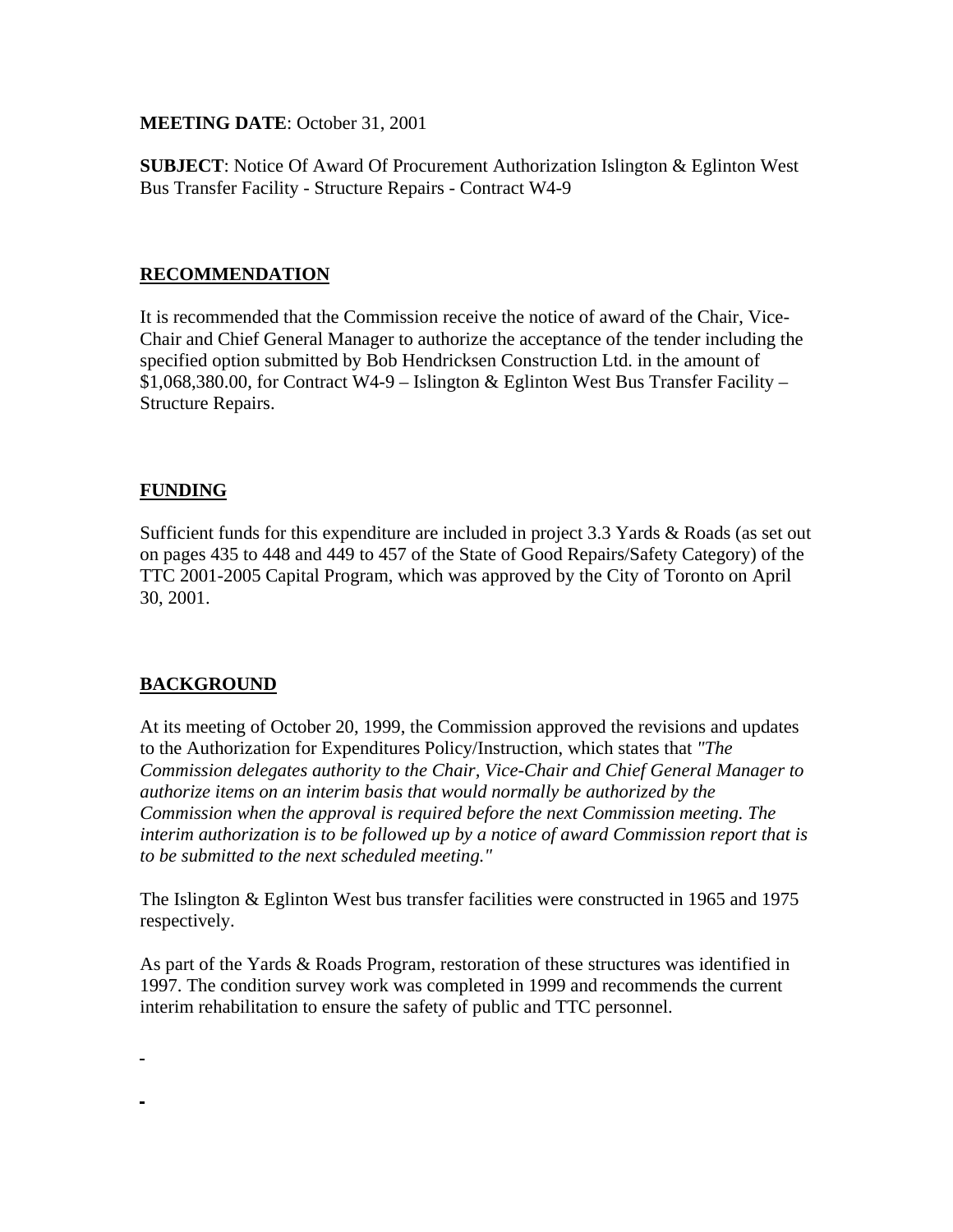#### **DISCUSSION**

In general the work at Islington Bus Transfer Facility includes removal and repair of all delaminated and unsound concrete in the soffit and concrete encased beams as well as repair or replacement of expansion joint and repaving of the bus transfer facility. At Eglinton West Bus Transfer Facility the work includes routing and sealing of cracks as well as removal of all delaminated and unsound concrete in the soffit of the deck.

Tender documents were prepared for Contract W4-9, Islington & Eglinton West Bus Transfer Facility – Structure Repairs and a Request for Tenders was publicly advertised in the Daily Commercial News on August 14, 2001. Ten companies requested copies of tender documents out of which two submitted tenders as summarized in Appendix 'A'.

The lowest tender was received from Bob Hendricksen Construction Ltd. in the amount of \$965,880.00 and included no exceptions or qualifications. Bob Hendricksen Construction Ltd. submitted the requested specified optional pricing (in the additional amount of \$102,500.00) for the full replacement of the expansion joint at Islington Station. This option has been reviewed and accepted by staff and does not alter the ranking of the other bid received. Bob Hendricksen Construction Ltd. has satisfactorily completed work of a similar size and nature for the Commission in the past, and they are considered commercially and technically acceptable. Based on a review of the contractor's financial statements it appears they have the financial capability to perform this contract.

Land Construction Company Ltd. submitted the second lowest priced tender and also did not state any exceptions or qualifications and is considered commercially and technically compliant.

The companies that picked up documents, but did not submit a tender, were contacted as to why they did not submit a tender. The companies generally advised they currently did not have the available resources or they could not perform this type of work.

### **JUSTIFICATION**

The tender submitted by Bob Hendricksen Construction Ltd. is the lowest priced compliant tender.

- - - - - - - - - - - -

October 18, 2001

80-31-33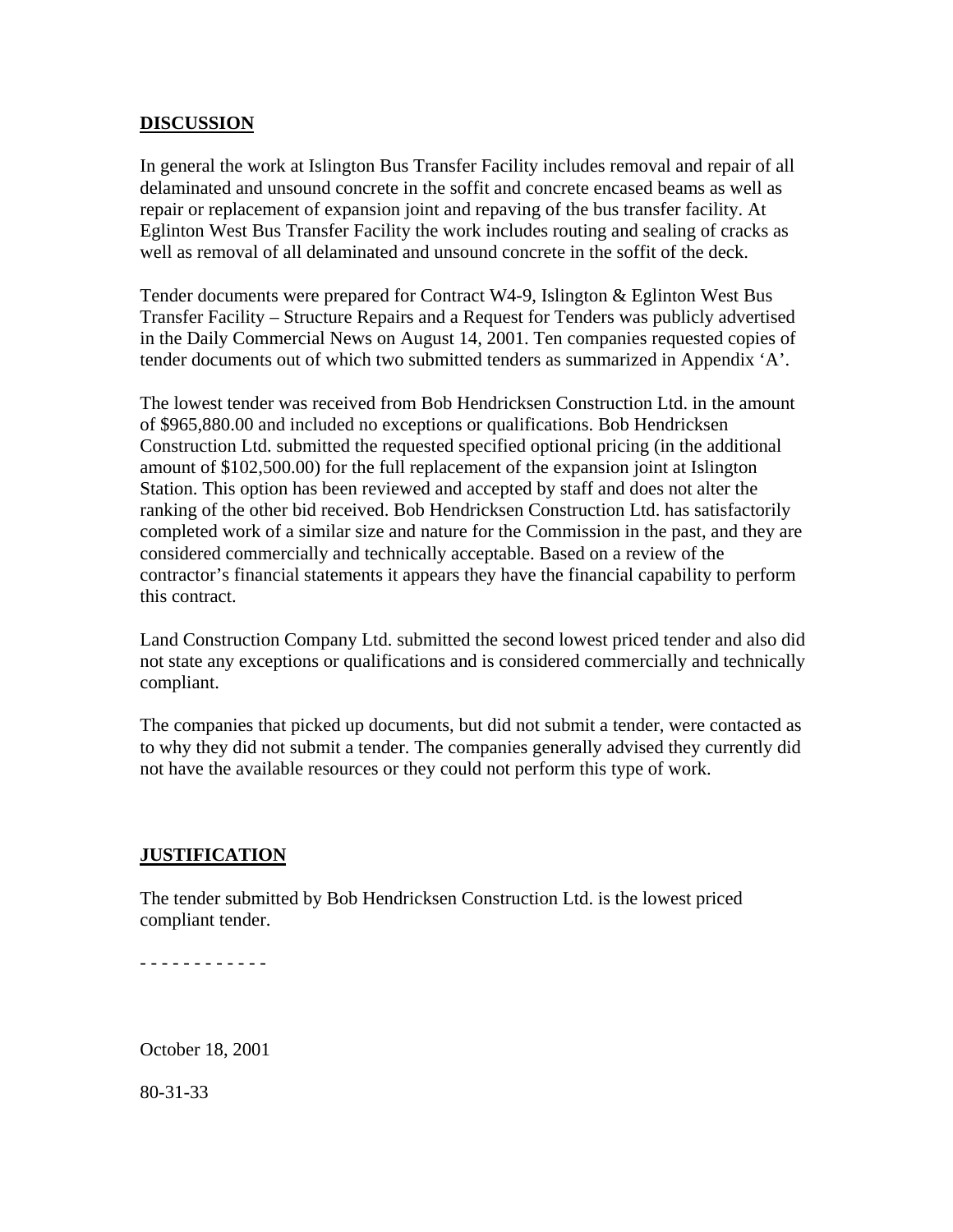1027855

Attachment

# **APPENDIX 'A'**

## ISLINGTON & EGLINTON WEST BUS TRANSFER FACILITY –

## STRUCTURE REPAIRS – CONTRACT W4-9

## TENDERS RECEIVED

|                                   | <b>Base Tender</b> | <b>Specified</b><br><b>Option</b> | <b>Total Tender</b><br><b>Price</b> |
|-----------------------------------|--------------------|-----------------------------------|-------------------------------------|
| Bob Hendricksen Construction Ltd. | \$965,880.00       |                                   | \$1,068,380.00                      |
|                                   |                    | \$102,500.00                      |                                     |